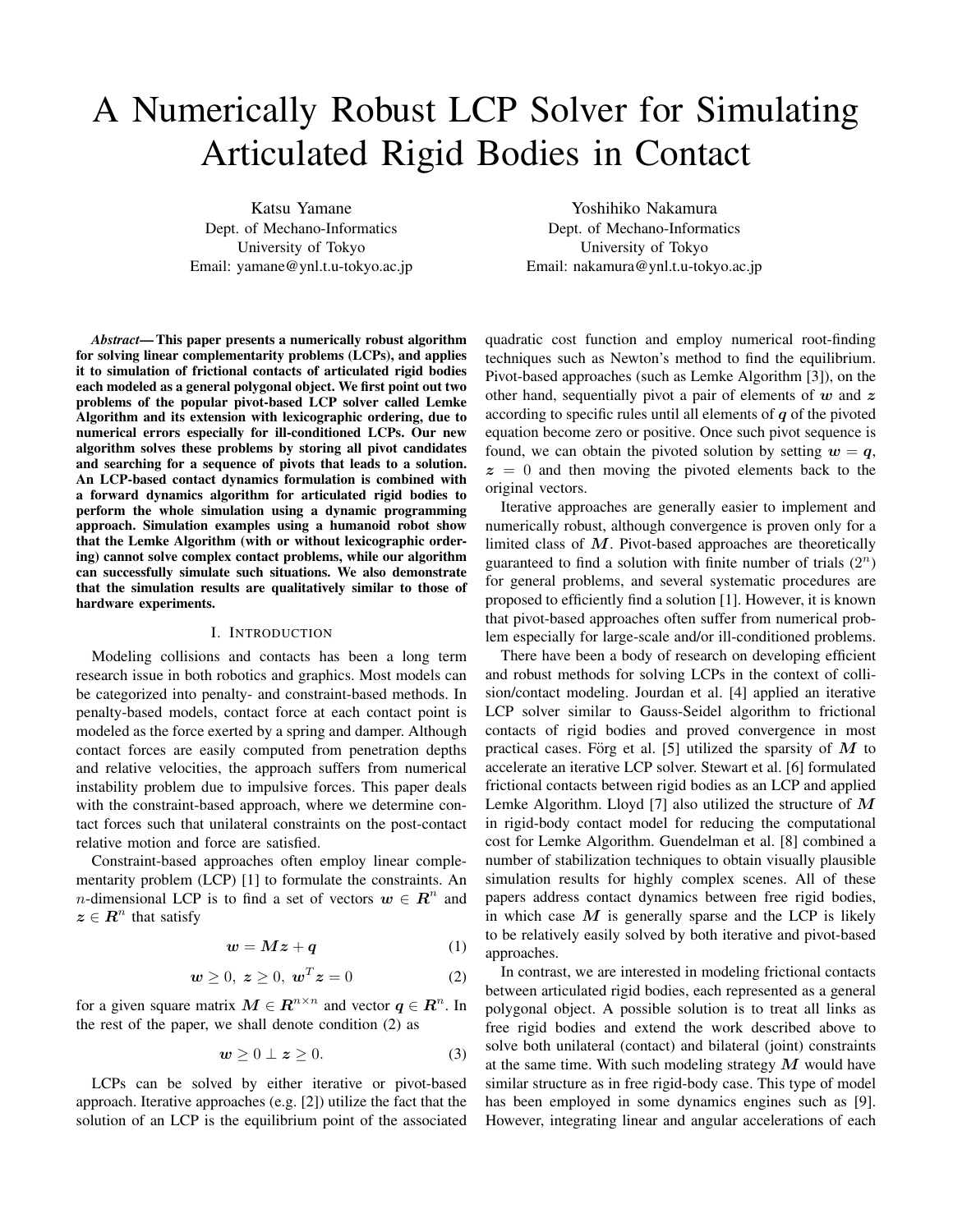rigid body independently occasionally breaks joint constraints, which should be corrected by applying heuristic recovering forces. Weinstein et al. [10] takes a different approach where joint constraints are maintained by sequentially applying impulses to joints, while contact constraints are handled as described in [8]. Although these models can generate visually plausible results for highly complex scenes, they are not suitable for applications that require physical precision.

Another approach is to combine a forward dynamics algorithm for articulated rigid bodies such as [11], [12] with an LCP-based contact formulation. Kokkevis [13] utilized Articulated-Body Algorithm [11] for computing the mass matrix in the LCP formulation and applied an iterative algorithm for solving the LCP. Gayle et al. [14] applied an adaptive forward dynamics algorithm [15] based on Divideand-Conquer Algorithm (DCA) [12] to a collision and contact model based on Mirtich et al. [16]. Kry and Pai [17] derived an LCP-based contact formulation for simulating interactions between a rigid body and compliant fingers.

The general problem of the latter approach is that the associated LCP tends to be dense and ill-conditioned, in which case iterative methods do not guarantee convergence to a solution. In this paper, we pursue the application of Lemke Algorithm [3] to simulation of articulated rigid bodies under frictional contacts because of its potential generality, although its numerical robustness should be considerably improved to be practically applicable to complex problems. Lemke Algorithm has been successfully applied to contact problems of articulated rigid bodies in Kry and Pai [17], but they only consider one contact point per finger and hand dynamics is represented by finger compliance rather than its inertia.

The main contribution of this paper is improvement of Lemke Algorithm to deal with large-scale and ill-conditioned LCPs derived from frictional contacts between articulated rigid bodies of arbitrary geometry. The contact dynamics is formulated in a similar way as Stewart et al. [6], while the spatial mass matrix of free rigid bodies are replaced by inverse articulated-body inertias (IABI) [11] at all contact points. The contact model is combined with a forward dynamics algorithm called Assembly-Disassembly Algorithm (ADA) [18], which internally uses IABI for resolving the joint constraints and therefore fits well with our contact formulation.

A well-known extension of Lemke Algorithm is *lexicographic ordering* [1], [19] to solve *cycling* problem where the same pivot sequence is infinitely repeated when an inappropriate pivot choice is made. The problem is often encountered in ill-conditioned problems and the extension has been employed in [6], [7], [20].

Although lexicographic ordering can theoretically avoid cycling, we found that it is not enough for solving our contact problem under round-off errors. We will also point out another practical problem of numerical instability that, to our knowledge, has never been described in literature. Our solver addresses both of these problems. The basic idea of the method is to store all possible pivots at each pivot step and, in case a particular choice of pivot sequence resulted in an infinite pivot loop or numerical instability, track back the queue of possible pivots and try other possible pivots. In other words, the method searches for the best pivot sequence that leads to a solution of the LCP.

The rest of the paper is organized as follows. Section II reviews the Lemke Algorithm and point out the problems caused by round-off errors. In section III, we describe our numerically robust algorithm for solving LCPs. Section IV presents the LCP formulation of frictional contacts of articulated rigid bodies, along with several implementation issues. In Section V, we first show that the problems described in Section II actually happen in practical simulations using a simple example, and then demonstrate the robustness of the proposed solver by a number of simulation examples. Finally we conclude the paper in Section VI.

# II. LEMKE ALGORITHM

# *A. Algorithm Outline*

We first show the outline of Lemke Algorithm [3] as explained in [7]. In general, pivot-based methods try to find a partition of Eq.(1):

$$
\left(\begin{array}{c}\boldsymbol{w}_{\tilde{\alpha}}\\ \boldsymbol{w}_{\tilde{\beta}}\end{array}\right)=\left(\begin{array}{cc}\boldsymbol{M}_{\tilde{\alpha}\alpha} & \boldsymbol{M}_{\tilde{\alpha}\beta}\\ \boldsymbol{M}_{\tilde{\beta}\alpha} & \boldsymbol{M}_{\tilde{\beta}\beta}\end{array}\right)\left(\begin{array}{c}\boldsymbol{z}_{\alpha}\\ \boldsymbol{z}_{\beta}\end{array}\right)+\left(\begin{array}{c}\boldsymbol{q}_{\tilde{\alpha}}\\ \boldsymbol{q}_{\tilde{\beta}}\end{array}\right)\quad(4)
$$

such that the pivoted system

$$
\left(\begin{array}{c} z_{\alpha} \\ w_{\tilde{\beta}} \end{array}\right) = M' \left(\begin{array}{c} w_{\tilde{\alpha}} \\ z_{\beta} \end{array}\right) + q' \tag{5}
$$

satisfies the following conditions:

Condition 1:  $w_{\tilde{\alpha}}$  and  $z_{\alpha}$  contain the same set of indices, and

Condition 2:  $q' \ge 0$ .

The vectors  $(z_\alpha^T \, \boldsymbol{w}_\beta^T)^T$  and  $(\boldsymbol{w}_\alpha^T \boldsymbol{z}_\beta^T)^T$  are called *basic* and non-basic veribble, respectively. *non-basic* variables, respectively.

 $M'$  and  $q'$  are computed from the original matrix and vector as follows:

$$
M' = \begin{pmatrix} M_{\tilde{\alpha}\alpha}^{-1} & -M_{\tilde{\alpha}\alpha}^{-1} M_{\tilde{\alpha}\beta} \\ M_{\tilde{\beta}\alpha} M_{\tilde{\alpha}\alpha}^{-1} & M_{\tilde{\beta}\beta} - M_{\tilde{\beta}\alpha} M_{\tilde{\alpha}\alpha}^{-1} M_{\tilde{\alpha}\beta} \end{pmatrix} (6)
$$
  

$$
q' = \begin{pmatrix} q'_{\alpha} \\ q'_{\tilde{\beta}} \end{pmatrix} = \begin{pmatrix} -M_{\tilde{\alpha}\alpha}^{-1} q_{\tilde{\alpha}} \\ q_{\tilde{\beta}} - M_{\tilde{\beta}\alpha} M_{\tilde{\alpha}\alpha}^{-1} q_{\tilde{\alpha}} \end{pmatrix}.
$$
 (7)

Once such pivot is found, we can easily obtain the solution as  $\mathbf{w}_{\tilde{\alpha}} = 0, \mathbf{w}_{\tilde{\beta}} = \mathbf{q}'_{\tilde{\beta}}, \mathbf{z}_{\alpha} = \mathbf{q}'_{\tilde{\alpha}}, \mathbf{z}_{\beta} = 0.$ <br>
Lemba Algorithm is one of the

Lemke Algorithm is one of the systematic methods to efficiently find an appropriate pivot. In Lemke Algorithm, we first introduce an auxiliary variable  $z_0$  and modify the original LCP (1) as follows:

$$
w = \bar{M} \begin{pmatrix} z \\ z_0 \end{pmatrix} + q \tag{8}
$$

where

$$
\overline{\mathbf{M}} = (\mathbf{M} \ \mathbf{c})
$$

$$
\mathbf{c} = (1 \ 1 \ \dots \ 1)^T.
$$

The solution of Eq.(8) can be found by the following steps: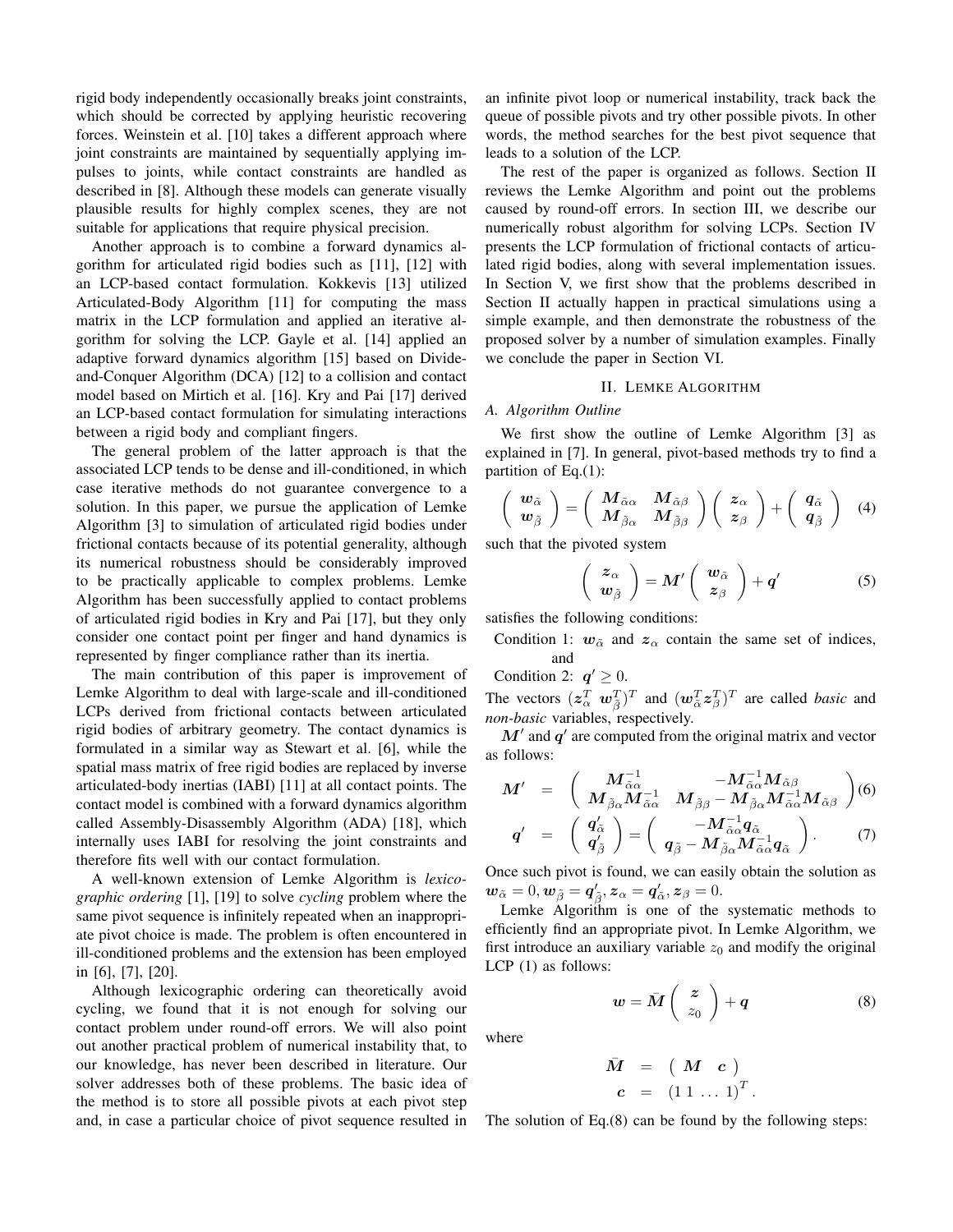- Step 0 If  $q \ge 0$ , stop:  $w = q, z = 0$  is the solution. Otherwise, obtain  $r = \arg \min q_i/c_i$  and pivot  $z_0$ with  $w_r$ . Compute  $\overline{M}'$  and  $q'$ , and set the *driving variable*  $y_r = z_r$ .
- Step 1 Let  $m'$  denote the column vector of  $\overline{M}'$  corresponding to  $y_r$ . If  $m' \geq 0$ , stop: there is no solution or this<br>algorithm cannot solve the LCP. Otherwise, obtain algorithm cannot solve the LCP. Otherwise, obtain  $s = \arg \min \{-q_i/m'_i : m'_i \le 0\}$  and let  $y_s$  denote<br>the s-th element of the basic variables the s-th element of the basic variables.
- Step 2 Pivot  $y_s$  with  $y_r$  and update  $\overline{M}'$  and  $\overline{q}'$ . If  $y_s = z_0$ ,<br>stop:  $\overline{q}'$  gives the solution. Otherwise set  $y_r$  to the stop:  $q'$  gives the solution. Otherwise set  $y_r$  to the complement of  $y_s$  and return to Step 1.

After Step 0,  $q' \ge 0$  holds with the choice of r and the date rule Eq. (7). Similarly, all elements of subsequent  $q'$  are update rule Eq.(7). Similarly, all elements of subsequent  $q'$  are always equal to or larger than 0 with the choice of s in Step 1. The second condition above is therefore satisfied at every iteration. In Step 2, the first condition is met by setting the driving variable to the complement of the previously pivoted basic variable  $y_s$ , and by terminating when  $z_0$  returns to a non-basic variable.

# *B. Problems of Lemke Algorithm*

A well-known problem of Lemke Algorithm is that the minimum ratio test in Step 1 can result in tie, i.e.  $-q_i/m'_i$ can take the same minimum value at multiple  $i$ 's, in which case the LCP is said to be *degenerate*. This problem often occurs when the LCP includes redundant constraints, such as when there are more than three contact points between a pair of rigid bodies. Inappropriate choice of pivot in such cases can lead to cycling and should be avoided. It is known that an extension of Lemke Algorithm by *lexicographic ordering* [1], [19] (Lexicographic Lemke Algorithm) can resolve the tie by considering additional columns of  $\overline{M}'$ .

According to our experience, however, this solution still has a problem if the algorithm is implemented and executed on computers. In computer programs, exact tie of floating-point numbers almost never happens due to round-off errors even if two numbers are analytically equal. They would have very small difference and Step 1 would proceed without encountering a tie. However, the choice of pivot in such situations does not have any logical basis and, if the choice was inappropriate, the algorithm would fall into cycles. Alternatively, we could set some small threshold to determine if two values are equal. This approach however imposes another issue of choosing an appropriate threshold because if the threshold is too small the desirable pivot may be discarded due to numerical errors, and if too large even lexicographic ordering may not be able to discriminate the best pivot choice.

Another problem that, to our knowledge, has never been addressed in literature is that  $M_{\alpha\alpha}$  to be inverted in Eq.(6) may be close to singular with some of the pivots encountered during the process. In such cases, even if a solution is found, it may have large error with respect to the original equation (1). In contact simulation, this problem would result in physically unrealistic behavior such as penetration.

After presenting our new LCP solver and contact model in the following sections, we will demonstrate that these numerical problems actually occur in real simulation in Section V-A.

## III. ROBUST PIVOT-BASED SOLVER FOR LCPS

The idea of our new algorithm is to store all the pivot candidates at every iteration of Steps 1 and 2, and return to them when cycling or numerical problem occurs. We store the *i*-th row as a pivot candidate at Step 1 if  $m'_i < 0$  and the minimum element of  $a'$  after pivoting at row *i* is larger than minimum element of  $q'$  after pivoting at row i is larger than a user-defined threshold. The threshold is usually chosen as a negative value with small absolute value to allow round-off errors. We define the cost function as a decreasing function of the minimum value of  $q'$  to prioritize pivot sequences with smaller errors.

In the algorithm, we construct a search tree composed of nodes each representing one pivot between a pair of basic and non-basic variables. The descendants of a node represent the possible pivots found in Step 1. The goal node is the one that includes  $z_0$  in the pivot pair, and a successful sequence of pivots is reconstructed by tracing the ancestor nodes from the goal. We also construct a queue of nodes in which the nodes are sorted in the ascending order of the cost associated to each node.

Algorithm 1 shows the higher-level search algorithm, where

- $Q$  is a queue of nodes,
- Q.append $Node(x)$  adds a new node x to the queue,
- $Q.getBest()$  finds and pops the node with the smallest total cost,
- $x.isGoal()$  determines if node x is a goal by checking if  $z_0$  is in the non-basic variables, and
- $Q.addDescendants(x)$  adds all possible descendant nodes of  $x$  to  $Q$ .

Details of  $Q.addDescendants(x)$  is described in Algorithm 2, where

- $x.q.min(i)$  computes the smallest element of  $q'$  after the  $i$ -th basic variable is pivoted,
- $\epsilon$  is a user-defined positive constant,
- $x.newNode(i)$  creates a new node representing a pivot of the  $i$ -th basic variable, and
- $x'.error()$  computes the norm of the current error  $w_{x'} Mz$ ,  $z \sim C G$  where  $w_{x'} z \sim 3$  and  $z \sim C$  are the values  $Mz_{x'} - z_{0x'}c - q$  where  $w_{x'}$ ,  $z_{x'}$  and  $z_{0x'}$  are the values of  $w$ ,  $z$  and  $z_0$  after performing the pivot  $x'$ ,
- $e_{max}$  is a user-defined permissible numerical error,
- $Q.\nunique(x')$  returns true if  $Q$  does not include the same<br>nivot set as  $x'$ pivot set as  $x'$ .

After updating  $M'$  and  $q'$  in accordance with the current pivot set, the addDescendants() function checks the minimum element of  $q'$  when the *i*-th basic variable is further pivoted (line 4). The minimum value would ideally be zero when  $-q_i/m'_i$  is the minimum and negative otherwise. In our problem, however, there may be multiple  $i$ 's that yield small negative  $q_{min}$  due to round-off errors as mentioned in the previous section. We keep such rows as pivot candidates if  $q_{min} > -\epsilon$  ( $\epsilon > 0$ ) (line 5). For each pivot candidate, we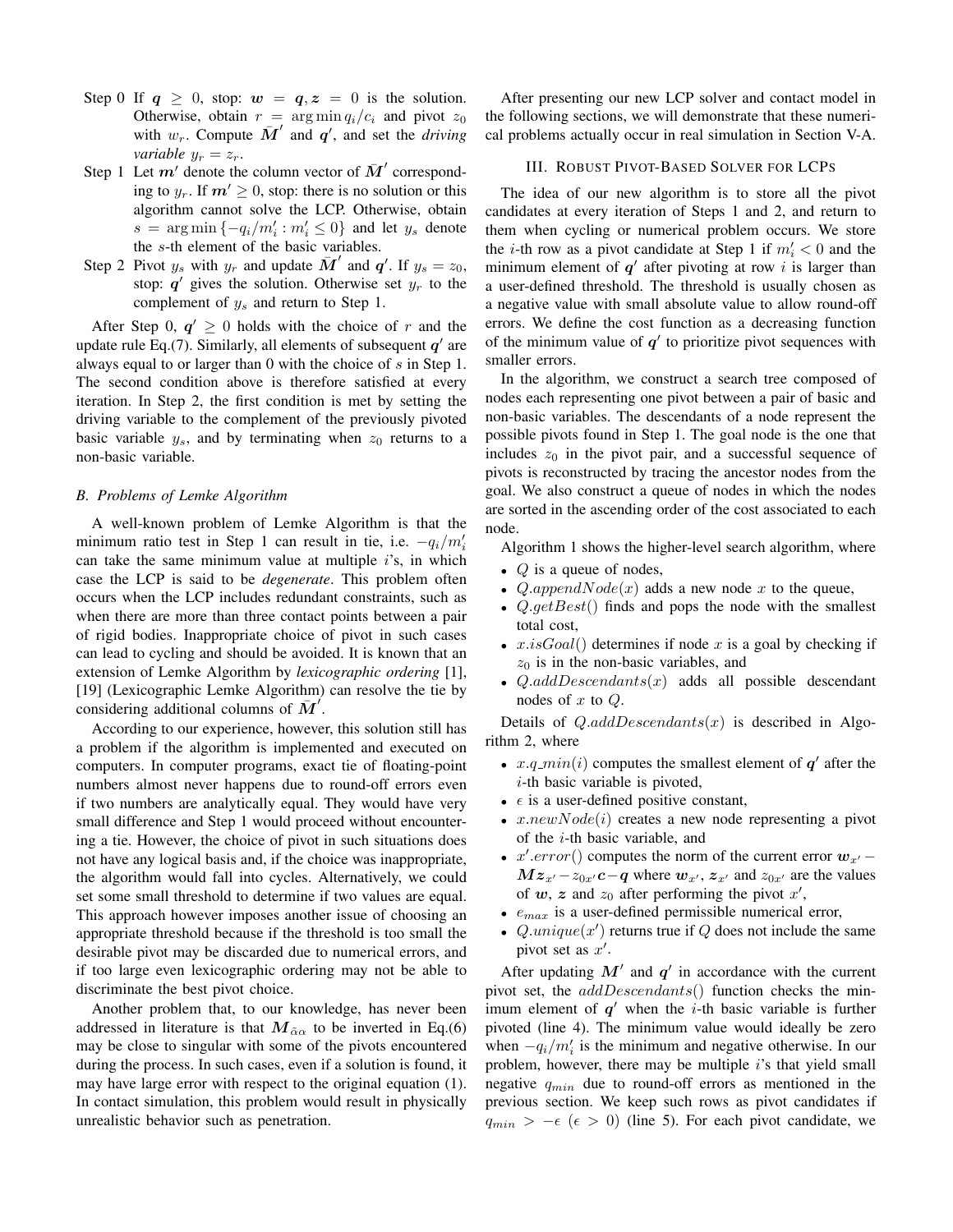# **Algorithm 1** Search Pivot Sequence

**Require:** an LCP 1: perform Step 0 2: create initial (dummy) node  $x_0$ 3:  $Q.appendNode(x_0)$ 4: **while** Q not empty **do** 5:  $x \leftarrow Q.getBest()$ <br>6: **if** x.isGoal() **then** 6: **if**  $x.isGoal()$  **then**<br>7: **return**  $x$ 7: **return** x 8: **end if** 9:  $Q.addDescendants(x)$ 10: **end while** 11: **return** NULL

# **Algorithm 2**  $Q$ .addDescendants(x)

|     | 1: update $\overline{M}'$ and $q'$                      |
|-----|---------------------------------------------------------|
|     | 2: for $i = 1, 2, , n$ do                               |
| 3:  | if $m'_i < 0$ then                                      |
| 4:  | $q_{min} \leftarrow x.q\_min(i)$                        |
| 5:  | if $q_{min} > -\epsilon$ then                           |
| 6:  | $x' \leftarrow x.newNode(i)$                            |
| 7:  | $x'.totalCost \leftarrow x. totalCost + \exp(-q_{min})$ |
| 8:  | if $x'.error() \le e_{max}$ and $Q.unique(x')$ then     |
| 9:  | Q.appendNode(x')                                        |
| 10: | end if                                                  |
| 11: | end if                                                  |
| 12: | end if                                                  |
|     | $13:$ end for                                           |

verify that the error is smaller than the user-defined permissible error and that the same pivot set has never been visited before to avoid cycling (line 8).

The advantage of this method over directly comparing  $-q_i/m'_i$  as in Lemke Algorithm is that  $|q_{min}|$  has a clear physical meaning: either contact force or relative velocity in the normal direction, and therefore it is much easier to choose the threshold. The cost of each node is computed by  $\exp(-q_{min})$  (line 7), which takes the maximum value  $\exp(\epsilon)$ when  $q_{min} = -\epsilon$ . This cost penalizes the pivots with larger<br>error, and as a result the optimal solution would be more error, and as a result the optimal solution would be more physically reasonable.

Choosing  $\epsilon$  and  $e_{max}$  is much easier than it would be with the threshold for determining tie in lexicographic ordering because we only have to make sure that it is sufficiently large not to drop correct pivots from the candidate list. Larger threshold degrades the speed because more candidates are kept in the queue, but it does not harm the result because the pivot sequence with the minimum cost is chosen anyway.

Updating  $M'$  and  $q'$  (line 1) based on Eqs. (6)(7) requires the inversion of a matrix of the size of pivot number, which can be computationally expensive for large problems. In fact, the update can be performed incrementally with less computational cost by using the  $M'$  and  $q'$  in the direct ancestor [7].



Fig. 1. Inverse articulated-body inertia.

#### IV. CONTACT MODEL FOR ARTICULATED RIGID BODIES

## *A. IABI [11]*

Inverse articulated-body inertia (IABI) is the inverse of the apparent inertia matrix of articulated bodies. This matrix describes the relationship between a force applied to a link called *handle* and resulting spatial acceleration, at current configuration. Furthermore, we can consider multiple handles, in which case we need  $m^2$  IABIs to describe the relationship between forces and accelerations of m handles. In Fig. 1, for example, suppose links 1 and 2 are handles. The relationship between forces  $f_1, f_2$  and accelerations  $\dot{v}_1, \dot{v}_2$  is described using IABIs  $\Phi_{ij}$  (*i*, *j* = 1, 2) as follows:

$$
\begin{pmatrix}\n\dot{\boldsymbol{v}}_1 \\
\dot{\boldsymbol{v}}_2\n\end{pmatrix} = \begin{pmatrix}\n\boldsymbol{\Phi}_{11} & \boldsymbol{\Phi}_{12} \\
\boldsymbol{\Phi}_{21} & \boldsymbol{\Phi}_{22}\n\end{pmatrix} \begin{pmatrix}\n\boldsymbol{f}_1 \\
\boldsymbol{f}_2\n\end{pmatrix} + \begin{pmatrix}\n\boldsymbol{\phi}_1 \\
\boldsymbol{\phi}_2\n\end{pmatrix} \quad (9)
$$

where  $\phi_1$  and  $\phi_2$  are the bias accelerations of links 1 and 2, respectively. IABIs can be computed recursively as described in [12].

Forward dynamics algorithms such as DCA [12] and ADA [18] utilize IABI to describe the equation of motion of articulated bodies. We may be able to directly use IABIs in our contact model. The contact model of Kokkevis [13] is based on Articulated-Body Algorithm (ABA) [11], which uses articulated-body inertia (ABI) rather than IABI. In [13], IABIs are computed by applying unit test forces to the contact links and computing link accelerations by ABA. Gayle et al. [14] uses an extension of DCA as the basic forward dynamics engine; however, they apply a method similar to [13] to compute IABIs between contact links. In our implementation, we explicitly specify contact links as handles and let the forward dynamics algorithm compute IABIs between contact links.

# *B. LCP Formulation of Contacts*

We apply the formulation in [7] to articulated rigid bodies, whose dynamics is represented by ABIs instead of spatial inertia matrix of rigid bodies.

Suppose  $N_L$  links are mutually in contact at  $N_C$  contact points. We first compute IABIs  $\Phi_{ij}$  (i, j = 1, 2, ..., N<sub>L</sub>) and bias accelerations  $\phi_i$  ( $i = 1, 2, \ldots, N_L$ ) of the  $N_L$  links using DCA or ADA. These IABIs describe the relationship between forces applied to contact links and their accelerations as

$$
\hat{\boldsymbol{v}} = \hat{\boldsymbol{\Phi}} \hat{\boldsymbol{f}} + \hat{\boldsymbol{\phi}} \tag{10}
$$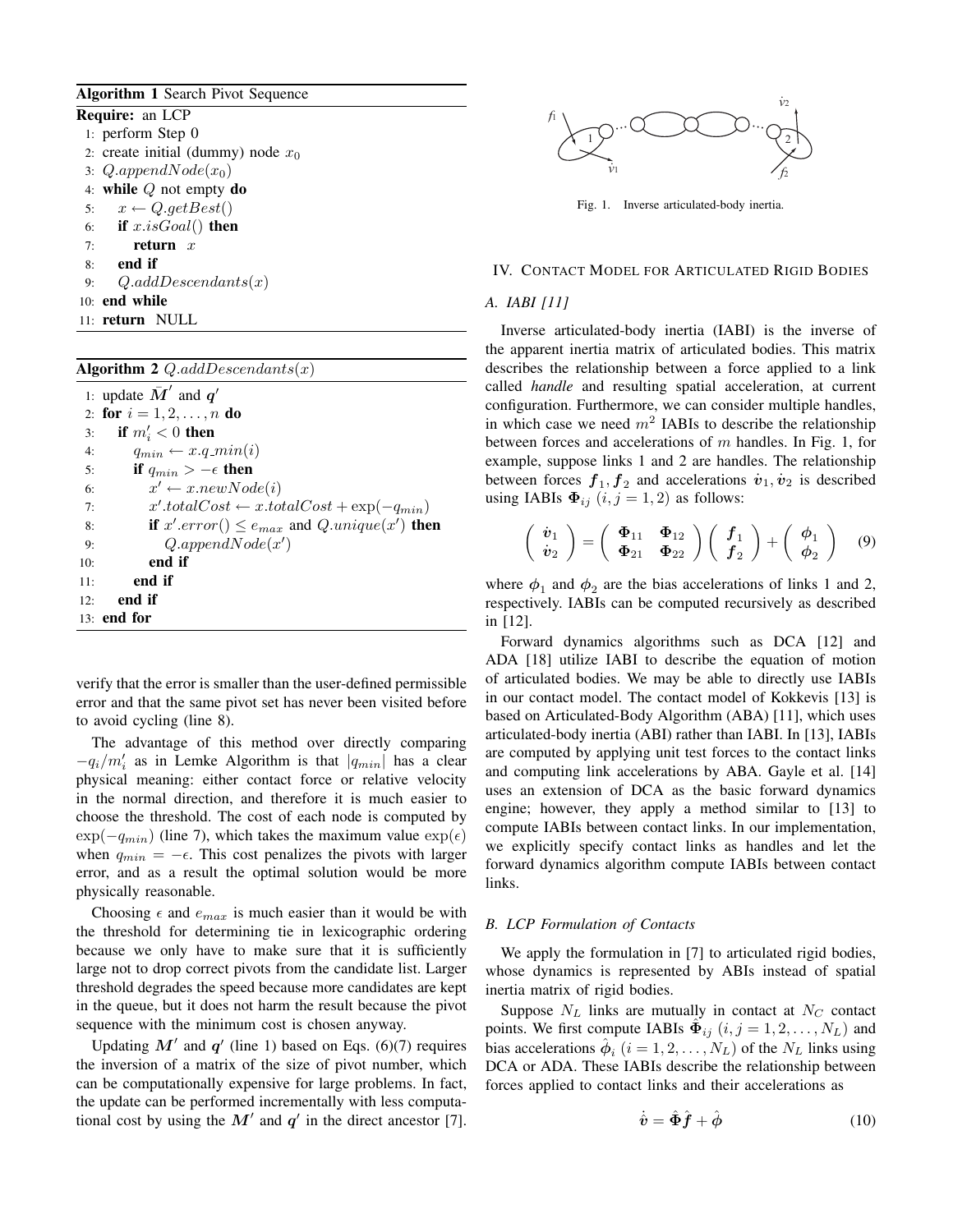where  $\hat{v} \in \mathbb{R}^{6N_L}$  and  $\hat{f} \in \mathbb{R}^{6N_L}$  are vectors composed of the By combining Eq.(17) at all contact points, we obtain spatial velocities and forces of all links respectively, and

$$
\hat{\mathbf{\Phi}} = \left(\begin{array}{cccc} \hat{\Phi}_{11} & \hat{\Phi}_{12} & \dots & \hat{\Phi}_{1N_L} \\ \hat{\Phi}_{21} & \hat{\Phi}_{22} & \dots & \hat{\Phi}_{2N_L} \\ \vdots & \vdots & \ddots & \vdots \\ \hat{\Phi}_{N_L 1} & \hat{\Phi}_{N_L 2} & \dots & \hat{\Phi}_{N_L N_L} \end{array}\right)
$$

$$
\hat{\boldsymbol{\phi}} = \left(\begin{array}{cccc} \hat{\boldsymbol{\phi}}_1^T & \hat{\boldsymbol{\phi}}_2^T & \dots & \hat{\boldsymbol{\phi}}_{N_L}^T \end{array}\right)^T.
$$

Let  $f \in \mathbb{R}^{3N_C}$  and  $v \in \mathbb{R}^{3N_C}$  denote contact forces and relative velocities at contact points, respectively. The relationship between forces and velocities of links and contact points can be described by a Jacobian matrix *J* as

$$
\begin{array}{rcl}\n\boldsymbol{v} & = & \boldsymbol{J}\hat{\boldsymbol{v}}\n\end{array} \tag{11}
$$

$$
\hat{\boldsymbol{f}} = \boldsymbol{J}^T \boldsymbol{f}. \tag{12}
$$

Substituting Eqs.(11)(12) into Eq.(10) yields

$$
\dot{v} = J\hat{\Phi}J^{T}f + J\hat{\phi} + J\hat{v} \n= \Phi f + \phi \qquad (13) \n\Phi \stackrel{\triangle}{=} J\hat{\Phi}J^{T} \n\phi \stackrel{\triangle}{=} J\hat{\phi} + J\hat{v}
$$

which represents the dynamics at contact points.

We then discretize the equation of motion Eq.(13). Let *v*<sup>−</sup> and *v*<sup>+</sup> denote relative velocities at contact points before and after the current integration. Assuming that we apply Euler integration with time step  $\Delta t$ , we can write  $v^+$  as

$$
v^+ = \bar{\Phi}f + \bar{\phi} \tag{14}
$$

where

$$
\bar{\Phi} = \Delta t \Phi \tag{15}
$$

$$
\phi = v^- + \Delta t \phi. \tag{16}
$$

We now derive an LCP formulation of unilateral constraints to model the contact, similar to the one used in [7]. The friction cone is approximated by an  $M$ -sided polyhedral cone. We also assume that each contact point has the same static and slip friction coefficients. Let  $n_i$  denote the normal vector at contact i, and  $c_{im}$  ( $m = 1, 2, ..., M$ ) the normal vectors of the side faces of the cone projected onto the contact tangential plane and normalized.

We write the contact force at contact point i,  $f_i$ , as a linear combination of  $n_i$  and  $c_{im}$  ( $m = 1, 2, ..., M$ ) by the nonnegative coefficients  $a_i$  and  $b_{ik}$   $(k = 1, 2, \dots, M)$ , i.e.

$$
\begin{array}{rcl}\n\mathbf{f}_i & = & a_i \mathbf{n}_i + \sum_{m=1}^M b_{im} \mathbf{c}_{im} \\
& = & a_i \mathbf{n}_i + \mathbf{C}_i \mathbf{b}_i\n\end{array} \tag{17}
$$

where

$$
C_i = \begin{pmatrix} c_{i1} & c_{i2} & \dots & c_{iM} \end{pmatrix} \in \mathbb{R}^{3 \times M} \qquad (18)
$$

$$
\bm{b}_i = (b_{i1} \quad b_{i2} \quad \dots \quad b_{iM})^T \in \mathbb{R}^M. \tag{19}
$$

where

$$
\begin{array}{rcl}\n\mathbf{N} & = & diag\{\mathbf{n}_i\} \in \mathbf{R}^{3N_C \times N_C} \\
\mathbf{a} & = & \left(\begin{array}{ccc} a_1 & a_2 & \dots & a_{N_C} \end{array}\right)^T \\
\mathbf{C} & = & diag\{C_i\} \in \mathbf{R}^{3N_C \times N_C M} \\
\mathbf{b} & = & \left(\begin{array}{ccc} \mathbf{b}_1^T & \mathbf{b}_2^T & \dots & \mathbf{b}_{N_C}^T \end{array}\right)^T\n\end{array}
$$

and diag{∗} denotes a block diagonal matrix.

The linear complementarity condition for normal directions is described as

$$
\boldsymbol{N}^T \boldsymbol{v}^+ \ge 0 \perp \boldsymbol{a} \ge 0. \tag{21}
$$

 $f = Na + Cb$  (20)

The condition for the friction force and tangential velocity is described as

$$
\mu a - Eb \ge 0 \perp \lambda \ge 0 \tag{22}
$$

$$
\boldsymbol{C}^T \boldsymbol{v}^+ + \boldsymbol{E}^T \boldsymbol{\lambda} \ge 0 \perp \boldsymbol{b} \ge 0 \tag{23}
$$

where  $\lambda \in \mathbb{R}^{N_C}$  is a Lagrangian,  $\mu$  is a diagonal matrix composed of the friction coefficients at all contact points, and  $E \in \mathbb{R}^{N_C \times N_C M}$  is a constant block-diagonal matrix defined as

$$
E = diag\{1\}, \ 1 = (1 \ \ldots \ 1) \in \mathbb{R}^M. \tag{24}
$$

Substituting Eqs. $(14)(20)$  into Eqs. $(22)(23)$ , we obtain the whole LCP:

$$
\begin{pmatrix}\nN^T \bar{\Phi} N & N^T \bar{\Phi} C & 0 \\
C^T \bar{\Phi} N & C^T \bar{\Phi} C & E^T \\
\mu & -E & 0\n\end{pmatrix}\n\begin{pmatrix}\na \\
b \\
\lambda\n\end{pmatrix} +\n\begin{pmatrix}\nN^T \phi \\
C^T \phi \\
0\n\end{pmatrix}
$$
\n
$$
= \begin{pmatrix}\nw_a \\
w_b \\
w_\lambda\n\end{pmatrix} (25)
$$

$$
\left(\begin{array}{c}\n\mathbf{b} \\
\lambda\n\end{array}\right) \geq 0 \perp \left(\begin{array}{c}\n\mathbf{w}_b \\
\mathbf{w}_\lambda\n\end{array}\right) \geq 0. \tag{26}
$$

# *C. Implementation Issues*

As with many contact models, the most important factor in determining the computational cost is the number of contact points. Because our collision detection library handles general polygonal objects, many contact points are detected for complex objects. We accelerate the computation by removing unnecessary contact points such as those placed within some small distance  $\delta$  from another point or inside the contact area. Note that there still may be redundant constraints even after removing some contact points. Although in some papers [16], [21] contact points with positive normal velocities are also removed, we found that ignoring these points can cause penetration because contact forces at other points may change their normal velocities negative.

We also applied a two-step solution to further accelerate the computation. We first solve the frictionless version of the contact problem by considering only the normal direction of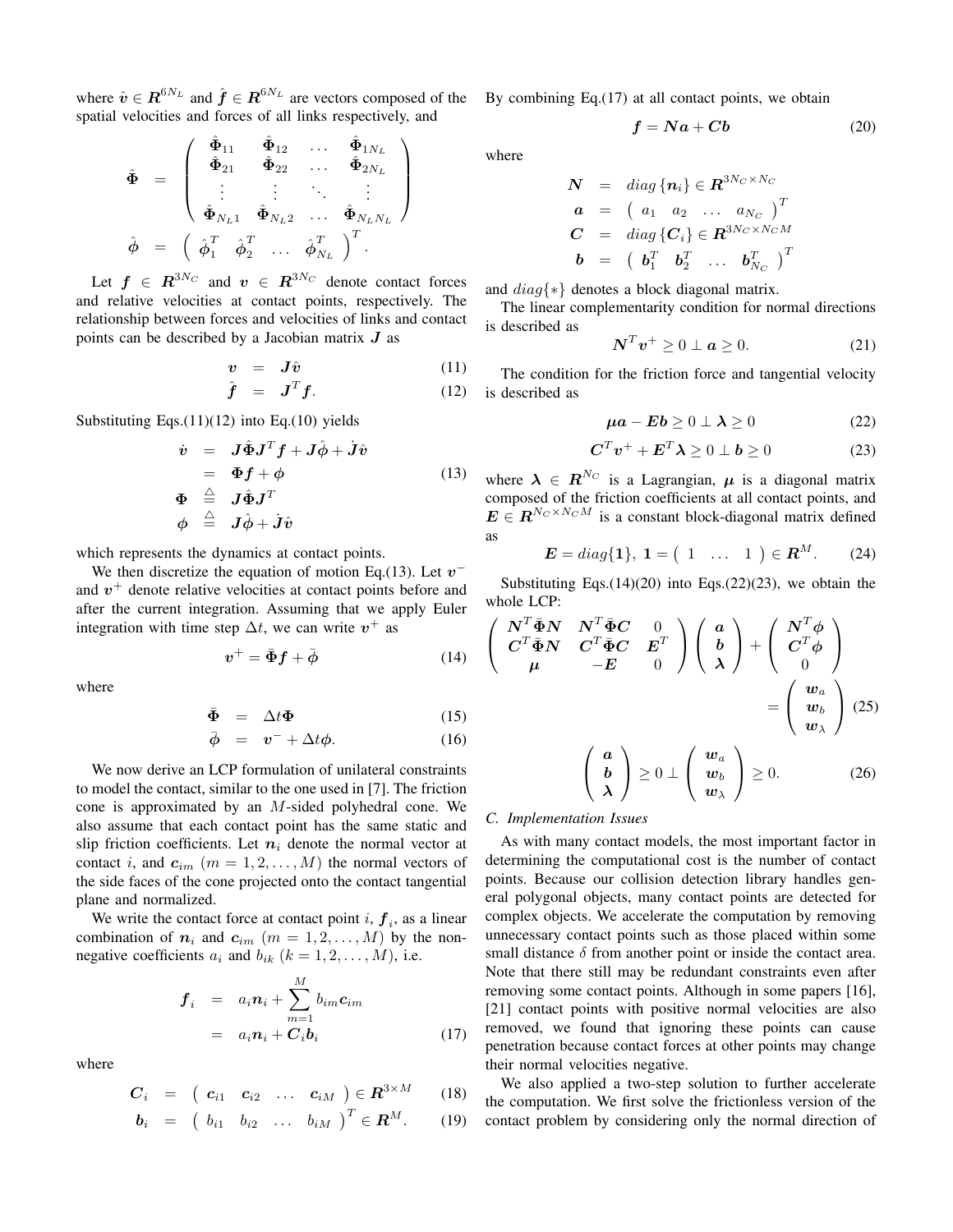each contact point to identify which points are likely to be active in the current contact state. We then solve the frictional problem from the initial guess that the normal directions of all active contact points are constrained (zero velocity and positive contact force), while others are unconstrained. We expect that this method greatly reduce the number of additional pivots required to reach a solution.

## V. RESULTS

The experiments presented in this section were executed on a workstation with a Pentium Xeon 3.8GHz processor. The code was written in C++ and the compiler was Microsoft Visual Studio .NET 2003 with optimization. We used 4-th order Runge-Kutta integration with 1 ms time step except when otherwise noted. Collision detection between general polygonal objects was performed by a library called PQP [22] with an extension to compute penetration depths and normal vectors [23]. The constants were set as  $e_{max} = 1 \times 10^{-3}$ ,  $\epsilon = 1 \times 10^{-3}$ ,  $M = 8$  and  $\delta = 1 \times 10^{-3}$  (m), and we employed<br>the incremental undate of  $M'$  and  $\alpha'$  mentioned in the last the incremental update of  $M'$  and  $q'$  mentioned in the last paragraph of Section III. The search queue is implemented as a binary tree to efficiently find the node with minimum cost.

# *A. Comparison with Conventional Algorithm*

We first compare our LCP solver with Lemke and Lexicographic Lemke algorithms. The example used here is a squat motion of a small 20-joint humanoid robot [24] on a horizontal flat floor. The simulated robot is under high-gain feedback mode, i.e. the joint angle, velocity and acceleration computed from the reference trajectory were directly applied to each joint. The geometry data of the links were extracted from the CAD model.

We used our own implementations of the conventional algorithms with the following details (refer to the algorithm outline in Section II-A):

- *Lemke Algorithm*—Always chooses the row with the minimum  $-q_i/m'_i$  for pivot in Step 1. In case of tie (in the sense of floating-point numbers), the row with the minimum index is chosen.
- *Lexicographic Lemke Algorithm*—A row is regarded as tie if its  $-q_i/m'_i$  is within a threshold  $\Delta$  from the minimum and the lexicographic ordering test is repeated minimum, and the lexicographic ordering test is repeated until a unique minimum is identified using the same threshold. If multiple rows are in tie in the last test, the row with the minimum value is chosen. If  $z_0$  is among the tie rows in any test, it is immediately chosen as the pivot variable and hence the algorithm terminates.

The implementations were tested using the examples in [1] that are known to be solvable by Lemke and/or Lexicographic Lemke algorithms.

There are the following three possible failure modes:

- 1) *no solution* is the case when  $m' \ge 0$  occurred in Step 1,<br>2) *cycle* is emitted when the same set of pivot was already
- 2) *cycle* is emitted when the same set of pivot was already found in one of the previous steps, and
- 3) *error* is emitted when the error of the solution is larger than  $e_{max}$ .

COMPARISON OF THE PROPOSED SOLVER, ORIGINAL LEMKE ALGORITHM AND LEXICOGRAPHIC LEMKE ALGORITHM WITH FOUR DIFFERENT

| THRESHOLDS $\Delta$ . |  |  |  |  |  |  |
|-----------------------|--|--|--|--|--|--|
|                       |  |  |  |  |  |  |

|              | proposed | Lemke | Lexicographic Lemke |           |             |           |
|--------------|----------|-------|---------------------|-----------|-------------|-----------|
|              |          |       | $\Omega$            | $10^{-8}$ | $10^{-6}$   | $10^{-4}$ |
| contacts     | 15.4     | 16.1  | 16.0                | 15.9      | 12.1        | 15.5      |
| active       | 2.18     | 3.03  | 3.02                | 3.03      | 2.30        | 2.55      |
| total frames | 999      | 998   | 998                 | 998       | 1000        | 1000      |
| success      | 999      | 506   | 514                 | 900       | 990         | 996       |
| failure      |          | 492   | 484                 | 98        | 10          |           |
| no solution  | 0        | 52    | 27                  | 17        | $\mathbf 3$ | 3         |
| cycle        | 0        | 157   | 147                 | 18        |             | 0         |
| error        |          | 283   | 310                 | 63        |             |           |

If the algorithm failed in solving the LCP with friction and the frictionless LCP was successfully solved, the frictionless result is applied to prevent penetration, although it causes slipping. The number of frames where both LCPs failed was at most three and resulting penetration was practically negligible in all simulations.

The results are summarized in Table I. The first two rows represent the average numbers of detected contact points and those identified to be active respectively, and the next three rows represent the number of total frames with contact, successfully terminated frames, and failure frames respectively. The number of frames with each failure mode is shown in the last three rows. We also tested Lexicographic Lemke Algorithm with  $\Delta = 10^{-3}$  but the robot fell down due to a slip caused by applying a frictionless solution.

The three algorithms behaved differently even for this relatively static motion. The results obviously show the advantage of our algorithm. Lemke Algorithm could solve only around half of the frames, and Lexicographic Lemke Algorithm did not help much either when the threshold is too small.  $\Delta =$  $10^{-4}$  gave the best result in this example, but still had a few failure frames. In contrast, our algorithm successfully solved the LCP in all frames.

Note that 12 to 16 contact points were detected in average even with the contact point reduction described in Section IV-C, and only 2 to 3 of them were identified to be active. This is physically reasonable because three contact points are enough to constrain the motion of the robot in high-gain feedback mode, and the original contact points would yield highly illconditioned LCP. This is probably the reason for failures in conventional algorithms.

Fig. 2 compares real and simulated total vertical forces of left and right feet. The simulation was performed using the proposed algorithm, and a single force plate measured the total contact forces and moments at the feet. The simulated force exhibits qualitatively similar pattern to the real one, but the measured force shows more oscillation. This discrepancy is probably because the real hardware has some elasticity in the links, joints and controller. The constant offset is due to the error in the mass parameters estimated from the CAD model that does not include wires and screws.

## TABLE I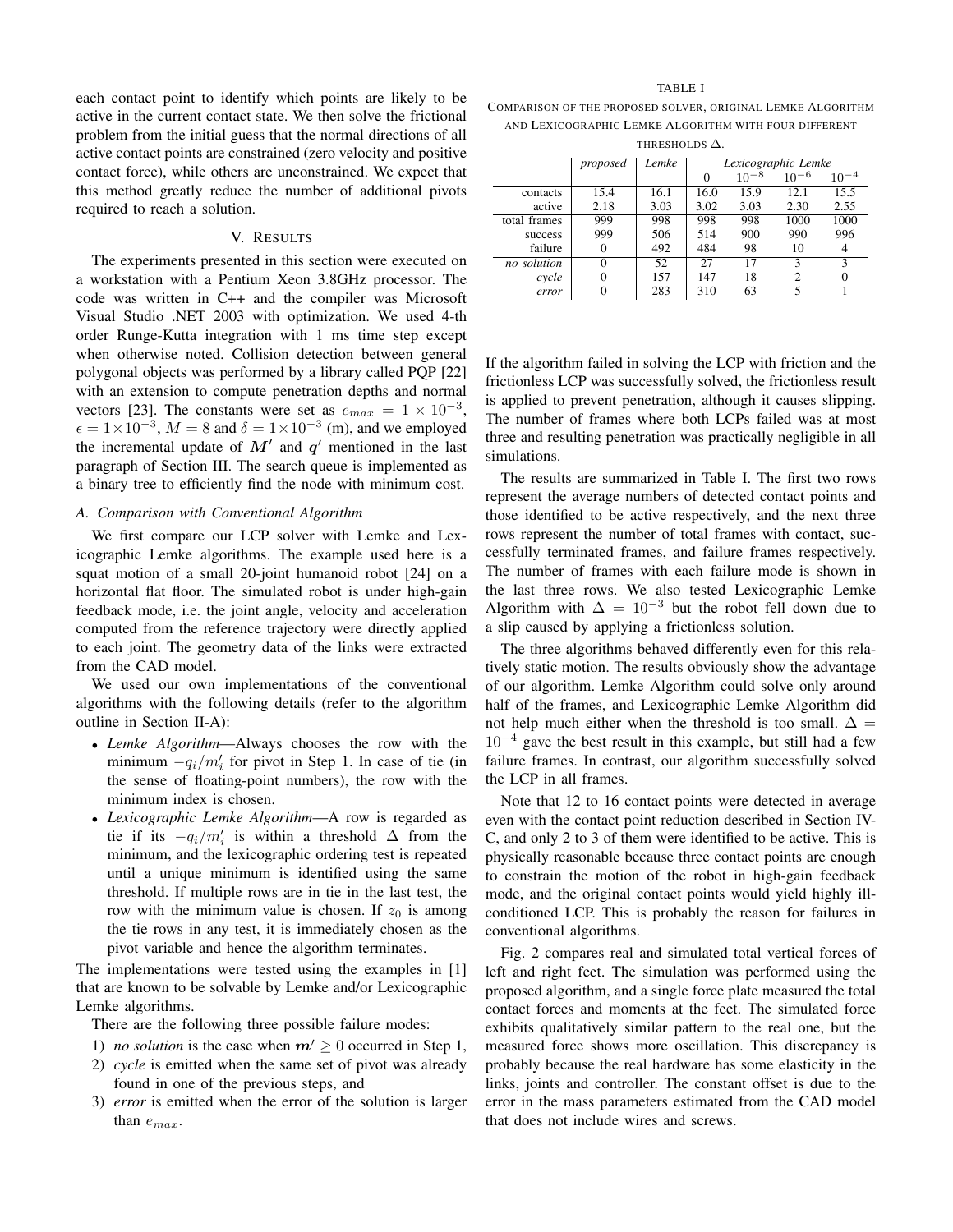

Fig. 2. Measured and simulated vertical forces for the humanoid motion.

## TABLE II

COMPARISON OF SUCCESS RATE AND AVERAGE COMPUTATION TIME OF LEXICOGRAPHIC LEMKE AND PROPOSED ALGORITHMS FOR THE

|                       | Lemke | proposed |  |  |  |
|-----------------------|-------|----------|--|--|--|
| contacts              | 6.89  | 7.19     |  |  |  |
| active                | 2.02  | 1.70     |  |  |  |
| total frames          | 9656  | 9670     |  |  |  |
| success               | 9620  | 9670     |  |  |  |
| failure               | 36    |          |  |  |  |
| no solution           | 13    | 0        |  |  |  |
| cycle                 |       |          |  |  |  |
| error                 | 16    |          |  |  |  |
| LCP solve time $(ms)$ | 0.375 | 0.182    |  |  |  |
| simulation time (ms)  | 3.49  | 3.54     |  |  |  |
| total pivots          | 71102 | 34335    |  |  |  |

HUMANOID EXAMPLE.

## *B. Tap-Dancing of a Humanoid Robot*

We perform another comparison including computation time using a tap-dancing motion of the same humanoid robot. This is a more challenging task because it includes frequent collisions as well as static contacts. We applied our solver and Lexicographic Lemke Algorithm. The best  $\Delta$  was  $10^{-10}$ in this case, which implies the necessity of finding threshold tailored to each task.

The result is shown in Table II, where "LCP solve time" indicates the time for solving the main frictional LCP. The time for solving the frictionless one is included in the total simulation time. Lexicographic Lemke Algorithm still failed to find a solution in about 0.4% of the frames with contact, while the proposed algorithm succeeded in all frames. Our LCP solver is also faster because lexicographic ordering requires more pivot computations than the search in our algorithm as shown in the "total pivots" row, although the total simulation time is longer because of the larger number of contact points that require preprocessing. A visual comparison of simulated and actual motions is shown in Fig. 3. Note the qualitatively similar behaviors such as yaw rotation.

TABLE III COMPUTATION TIME FOR THE LONG AND CLOSED CHAIN EXAMPLES.

|                         | hoist | <i>hoist</i> $(10 \text{ ms})$ | ring | net  |
|-------------------------|-------|--------------------------------|------|------|
| duration (s)            | 10    | 10                             |      | っ    |
| contacts                | 34.2  | 48.4                           | 26.1 | 25.7 |
| active                  | 20.8  | 23.0                           | 21.7 | 16.9 |
| total frames            | 9357  | 935                            | 3926 | 1818 |
| failure                 |       |                                |      |      |
| $LCP$ solve time $(ms)$ | 62.0  | 96.5                           | 35.0 | 9.72 |
| simulation time (ms)    | 120   | 187                            | 80.6 | 62.5 |

## *C. More Complex Scenarios*

Figure 4 shows three simulation examples involving complex collisions and contacts of open and closed articulated rigid bodies. In the *hoist* example, a string-like object modeled as a 25-joint chain is subject to continuous contact with the rod and therefore takes long time for solving the LCP. We also varied the time step for integration. The simulation result with 10 ms timestep was similar to that with 1 ms and the total computation time was about 4.5 times shorter, although each step requires longer computation time because the penetration depth tends to be larger due to integration errors and more contact points are detected.

The *ring* example includes a number of contacts of nonconvex objects. Each wire is composed of five spherical joints with two ring-shaped links at the ends. In the *net* example, five cylinders fall onto a net composed of four strings each modeled as a 16-joint chain with both ends fixed to the inertial frame, forming closed loops. Our algorithm still yields realistic results without failure.

## VI. CONCLUSION

The conclusions of this paper are summarized by the following three points:

- 1) We pointed out two numerical issues of Lemke and Lexicographic Lemke algorithms, and proposed a robust algorithm for solving general LCPs. The main idea of the new algorithm is to store all pivot candidates at each step, and back trace the queue in case a numerical problem is found.
- 2) We modeled frictional contact of articulated rigid bodies as an LCP using inverse articulated-body inertia (IABI) [11], and applied above algorithm to solve the LCP. We combined the formulation with a forward dynamics algorithm called ADA [18] but it can also be combined with DCA [12].
- 3) Experimental results showed that our algorithm can robustly solve LCPs formulating contact dynamics of articulated bodies, which cannot be solved by Lexicographic Lemke Algorithm.

## ACKNOWLEDGEMENTS

The authors thank Professor Tomomichi Sugihara (Kyushu University) and Mr. Kou Yamamoto (University of Tokyo) for their help in the humanoid hardware experment. This work was supported by a MEXT Special Coordination Fund for Promoting Science and Technology.